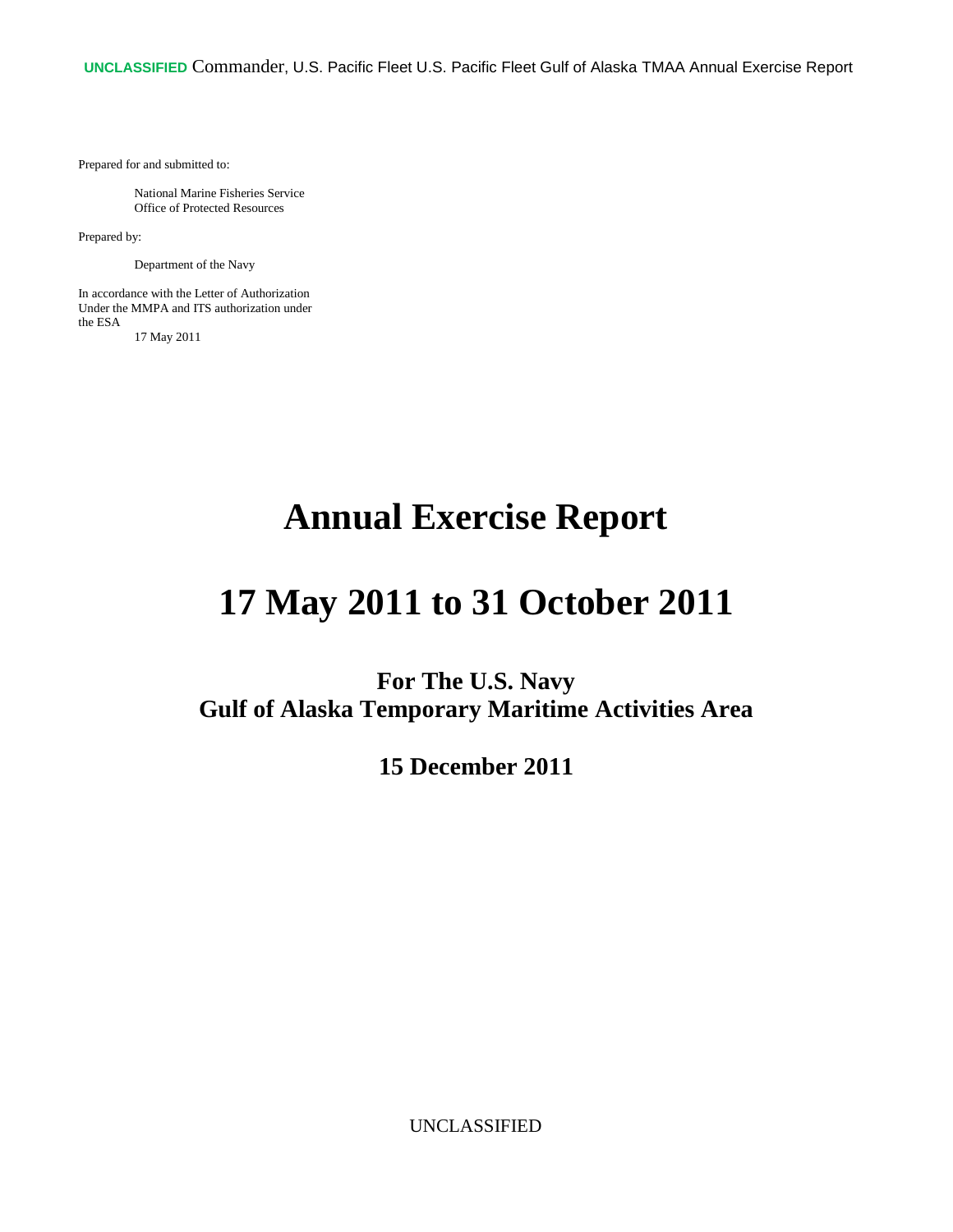This page intentionally left blank.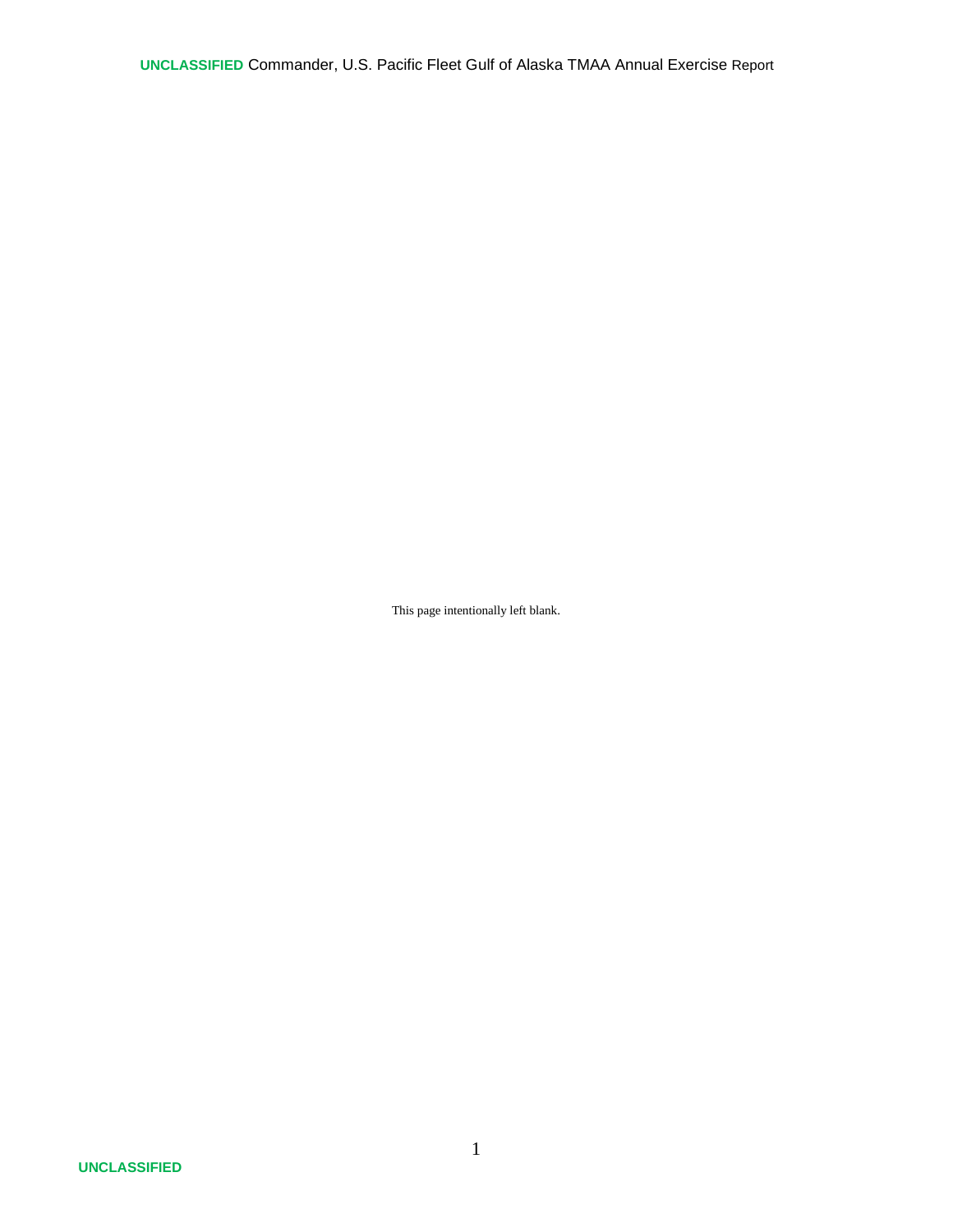# **TABLE OF CONTENTS**

#### GULF OF ALASKA TEMPORARY MARITIME ACTIVITIES AREA

| (1) GOA TMAA – MFAS/HFAS Major Training Exercises |  |
|---------------------------------------------------|--|
|                                                   |  |
|                                                   |  |
|                                                   |  |
| (2) GOA TMAA - ASW Summary                        |  |
|                                                   |  |
|                                                   |  |
|                                                   |  |
|                                                   |  |
|                                                   |  |
|                                                   |  |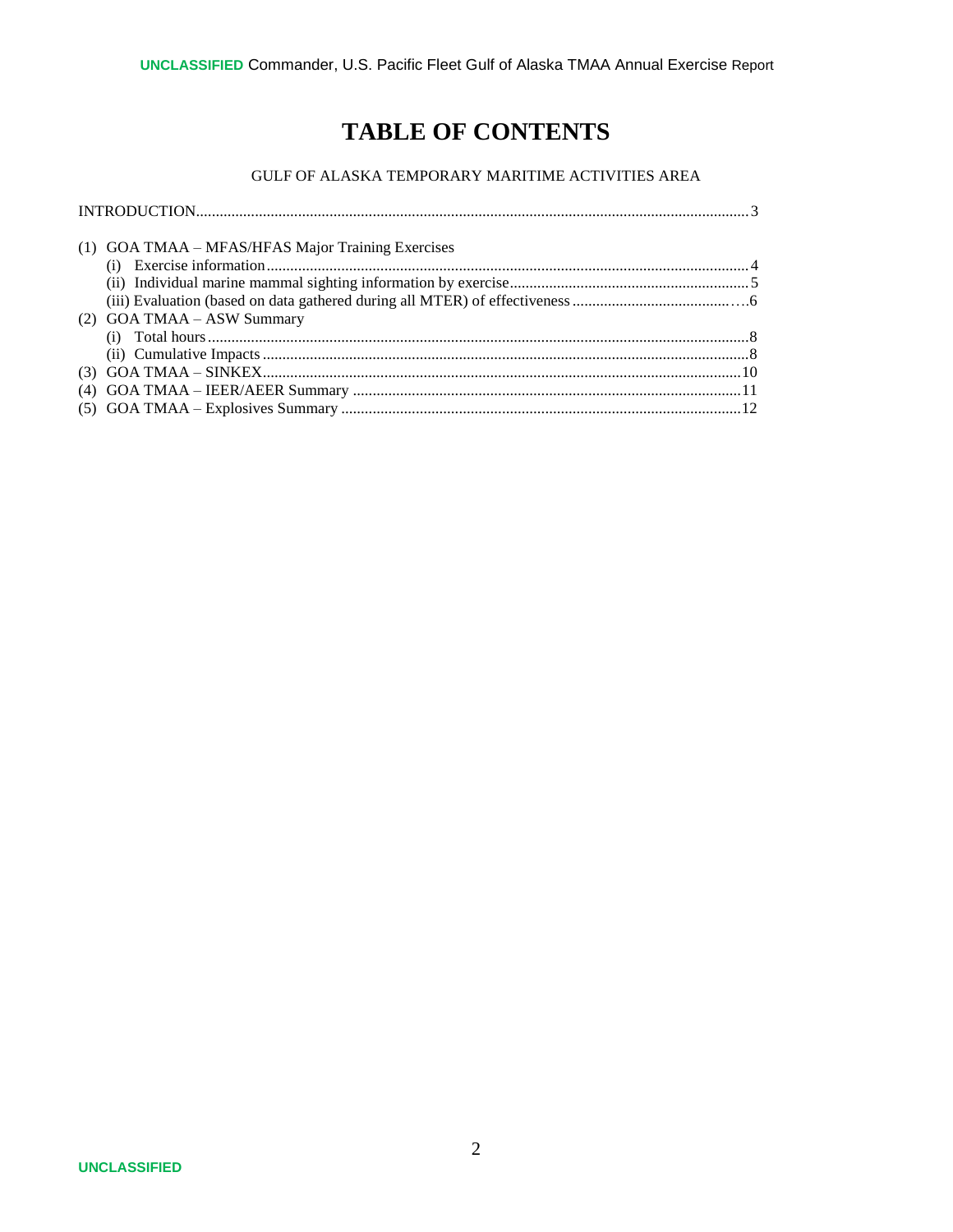# **GULF of ALASKA TEMPORARY MARITIME ACTIVITIES AREA**

# **INTRODUCTION**

(U) The U.S. Navy prepared this Annual Exercise Report covering the period from 17 May 2011 to 31 October 2011 in compliance with the National Marine Fisheries Service (NMFS) Final Rule under the Marine Mammal Protection Act (MMPA) for the Gulf of Alaska Temporary Maritime Activities Area (TMAA).

(U) In the Gulf of Alaska Temporary Maritime Activities Area Letter of Authorization "Annual GoA TMAA Exercise Report", the following report subsections were specified and are present within this report:

- (1) Mid-Frequency Active Sonar (MFAS)/High-Frequency Active Sonar (HFAS) Training Exercises.
	- (i) Exercise information.
	- (ii) Individual Marine Mammal Sighting Information (for each sighting in each exercise).
	- (iii) Evaluation (based on data gathered during all of the exercises) of effectiveness of mitigation measures designed to avoid exposing marine mammals to MFAS. This evaluation shall identify the specific observations that support any conclusion the Navy reaches about the effectiveness of the mitigation.
- (2) Anti-submarine Warfare (ASW) Summary
	- (i) Total annual hours of each type of sonar source.
	- (ii) Cumulative Impact Report.
- (3) Sinking Exercises (SINKEX)
	- (i) Exercise information.
	- (ii) Individual marine mammal observation information.
- (4) Improved Extended Echo Ranging (IEER) Summary
	- (i) Total number of IEER events.
	- (ii) Total expended/detonated rounds (buoys).
	- (iii) Total number of self-scuttled IEER rounds.
- (5) Explosives Summary
	- (i) Total annual number of each type of explosive exercise.
	- (ii) Total annual expended/detonated rounds for each explosive type.

(U) This Annual Exercise Report covers the period from 17 May 2011 to 31 October 2011, and the information represents the best practical data collection for this period.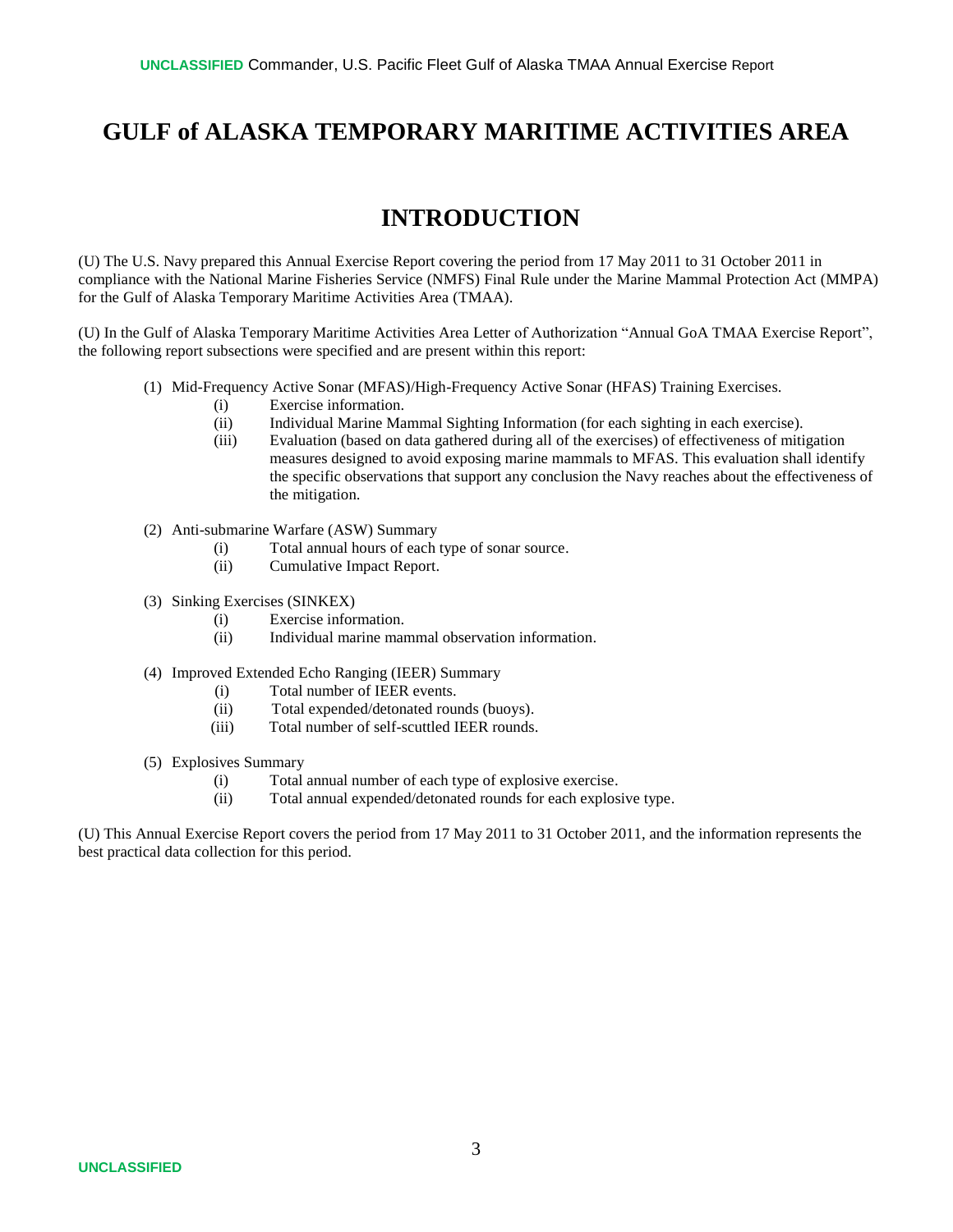# **(1) GOA TMAA – MFAS/HFAS Training Exercises**

## **(i) Exercise information**

#### **(U) Table A1-i. Exercise information for the GoA TMAA.**

|              |                                  | $(D)$ # and types of active<br>sources used |                  |                                 |                                                               |                                                       |                                              | $(E)$ # and types of passive sources used                                     |                                         |                                    |                                                      |                                                               | $(F)$ # and types of vessels and aircraft<br>participating         |                                                           |                                                            |                      |                |                  |                 | <u>G</u>                              | $\omega$<br>activ                                |                |                               |             | (I) Total hours each active source                                                                                                           |                                                                  |                                              | 묨                                                                |                                                                                              |                                                          |                                         |                                               |                      |
|--------------|----------------------------------|---------------------------------------------|------------------|---------------------------------|---------------------------------------------------------------|-------------------------------------------------------|----------------------------------------------|-------------------------------------------------------------------------------|-----------------------------------------|------------------------------------|------------------------------------------------------|---------------------------------------------------------------|--------------------------------------------------------------------|-----------------------------------------------------------|------------------------------------------------------------|----------------------|----------------|------------------|-----------------|---------------------------------------|--------------------------------------------------|----------------|-------------------------------|-------------|----------------------------------------------------------------------------------------------------------------------------------------------|------------------------------------------------------------------|----------------------------------------------|------------------------------------------------------------------|----------------------------------------------------------------------------------------------|----------------------------------------------------------|-----------------------------------------|-----------------------------------------------|----------------------|
| signato<br>凹 | $\widehat{\mathbf{B}}$           | $\sigma$<br>$\odot$                         | 53<br>SQS.<br>Da | 6<br>5<br>$\infty$<br>w<br>d(d) | $\circ$<br>$\overline{\phantom{0}}$<br>ġ<br>$\mathbf{r}$<br>ē | 3F<br>$\overline{\phantom{0}}$<br>$\infty$<br>≺<br>pd | ≆<br>Ř<br>Φ<br>$\overline{\phantom{1}}$<br>ê | $\mathcal{S}$<br>$\omega$<br>SQS<br>$\overline{\phantom{0}}$<br>$\widehat{e}$ | $\omega$<br>S.<br>SQ <sub>S</sub><br>Ea | 56<br>SQS.<br>$\widehat{\boxplus}$ | $\circ$<br>$\div$<br>SQR<br>$\bigoplus^{\mathsf{C}}$ | $\circ$<br>$\overline{\phantom{0}}$<br>BQQ-<br>$\mathbb{E}$ d | 3F<br>$\overline{\phantom{0}}$<br>AQS-<br>$\bigoplus^{\mathsf{D}}$ | $\overline{5}$<br>Ê<br>$\mathfrak{g}_{\text{\tiny{(E)}}}$ | $\sigma$<br>$\sim$<br>$\overline{\phantom{0}}$<br>$\oplus$ | $\sim$ 100<br>ب<br>ě | $r -$<br>(F)DD | <b>JEEC</b><br>E | 60B<br>$(F)SH-$ | $60\mathrm{F}$<br>$F$ <sub>ISH-</sub> | 8<br>arin<br>Е<br>음<br>$\tilde{\mathbf{z}}$<br>E | Ę<br>∽<br>E)P. | $-$<br>ঈ<br>⊳<br>ά<br>(F)Non- | S<br>(F)USN | (hrs)<br>$\frac{1}{200}$<br>$\omega$<br>$\overline{\bullet}$<br>$\bullet$<br>hour;<br>tand<br>otal 1<br>atchs<br>wat<br>e<br>$\widetilde{G}$ | $\overline{a}$<br>$\mathbf{H}$<br>hours<br><b>otal</b><br>⊟<br>E | $\sim$<br>$\Omega$<br>sQS.<br>$\mathbb{G}^a$ | $\circ$<br>$\sqrt{2}$<br>$\infty$<br>$\boldsymbol{\omega}$<br>do | $\circ$<br>$\overline{\phantom{0}}$<br>$\circ$<br>Ř<br>$\approx$<br>$\overline{\phantom{1}}$ | 3F<br>$\overline{\phantom{0}}$<br>AQS.<br>$\mathbb{B}^d$ | n<br>$\frac{8}{2}$<br>МK.<br>$\Theta$ e | $\mathcal{S}$<br>SSQ.<br>$\widetilde{\Theta}$ | (J) Wave<br>average) |
| <b>NE11</b>  | $13 - 24$<br><b>JUNE</b><br>2011 | А                                           | $\ast$           | $*$                             | $*$                                                           | $\ast$                                                | $\ast$                                       | -sk                                                                           | $*$                                     | 宋                                  | $*$                                                  | $\ast$                                                        | 家                                                                  | 宋                                                         | $*$                                                        | $*$                  | $\ast$         | $*$              | $*$             | $\ast$                                | $*$                                              | $*$            | $*$                           | $\ast$      | 5,184                                                                                                                                        | $\star$                                                          |                                              | $\ast$                                                           | $\ast$                                                                                       | 宋                                                        | $\ast$                                  | 水                                             | 4,2,3                |

NE 11-Northern Edge 2011

A-Gulf of Alaska TMAA

\* This information is contained in the classified version of this report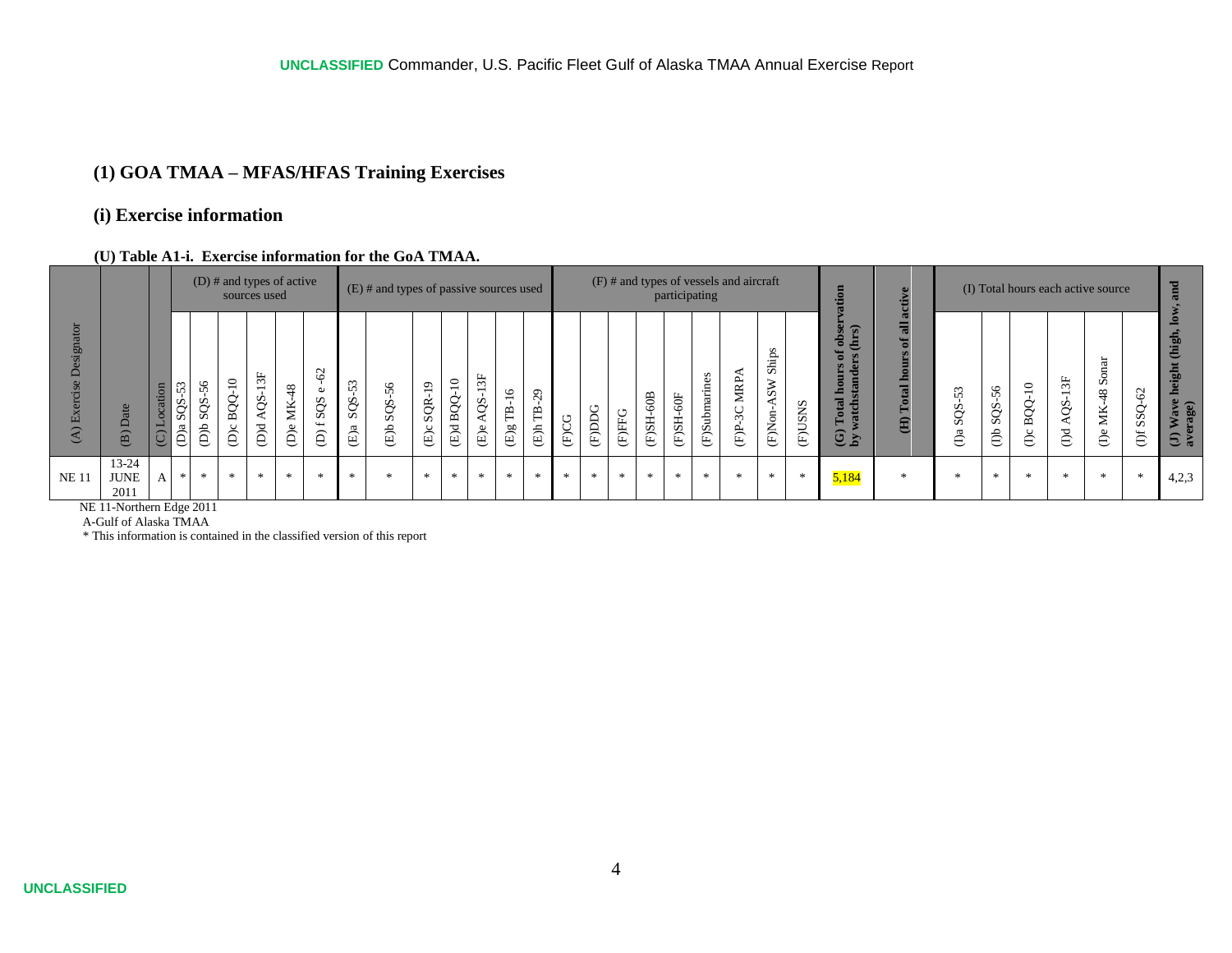## **(ii) Individual marine mammal sighting information by exercise**

| (A) Location       | (B) Species | of individuals<br>#<br>$\odot$ | $\mathbf{u}(\mathbf{A})$<br>observed<br>alves<br>$\cup$<br>$\widehat{e}$ | sensor<br>detection<br><b>Initial</b><br>$\widehat{\mathbf{E}}$ | (F) Platform detection<br>from | (G) Length of time<br>observed (min) | $\mathbf{f}$<br>Wave height<br>$\widehat{H}$ | $\binom{mm}{m}$<br>(I) Visibility | use<br>Ξ.<br>source<br>Sonar<br>$\left(\mathbf{y}/\mathbf{n}\right)$<br>$\Theta$ | (K) Range (yds) | (L) Mitigation<br>implemented | (M) If hull mounted source<br>true bearing and<br>animal travel<br>in use, | (N) Observed behavior                             |
|--------------------|-------------|--------------------------------|--------------------------------------------------------------------------|-----------------------------------------------------------------|--------------------------------|--------------------------------------|----------------------------------------------|-----------------------------------|----------------------------------------------------------------------------------|-----------------|-------------------------------|----------------------------------------------------------------------------|---------------------------------------------------|
| 58 32N,<br>150 03W | Humpback    | $\overline{2}$                 | N                                                                        | Visual                                                          | <b>DDG</b>                     | 10                                   | $\overline{2}$                               | 10                                | N                                                                                | 1500            | N/A                           | N/A                                                                        | Opening ship<br>floating on<br>surface<br>blowing |
| 58 31N,<br>150 02W | Humpback    |                                | N                                                                        | Visual                                                          | <b>DDG</b>                     | 10                                   | $\overline{2}$                               | 10                                | N                                                                                | 2000            | N/A                           | N/A                                                                        | Opening ship<br>floating on<br>surface<br>blowing |
| 58 34N,<br>150 04W | Whale       | 3                              | N                                                                        | Visual                                                          | <b>DDG</b>                     | 5                                    | $1 - 2$                                      | <sup>11</sup>                     | N                                                                                | 10000           | N/A                           | N/A                                                                        | Opening ship<br>floating on<br>surface            |
| 58 27N,<br>148 53W | Whale       | 4                              | N                                                                        | Visual                                                          | <b>DDG</b>                     | 10                                   | $\overline{2}$                               | 10                                | N                                                                                | 1000            | N/A                           | N/A                                                                        | Opening ship<br>floating on<br>surface            |

#### **(U) Table A1-ii. GoA TMAA Exercise – Individual Marine Mammal Sighting Information: Northern Edge 2011 13-24 June 2011.**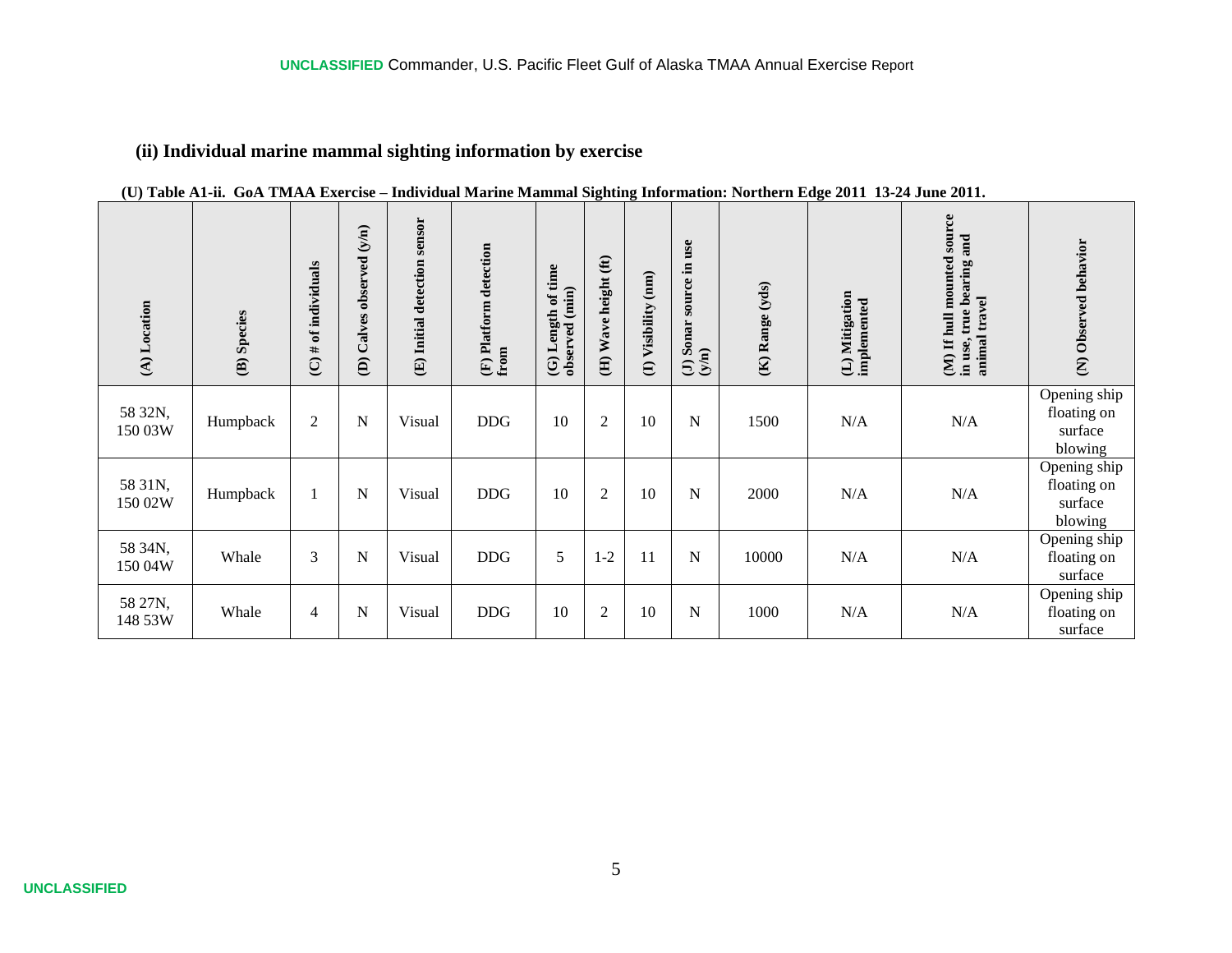#### **(iii) Evaluation of effectiveness (based on data gathered during all exercises)**

(U) Between 17 May 2011 and 31 October 2011, there was one Northern Edge Exercise conducted in the GoA TMAA. This exercise was conducted from 13-24 June 2011, however active sonar was used only briefly for 67 minutes on one day of the exercise.

|                      |                 |               | # of Ships      |                  |                |
|----------------------|-----------------|---------------|-----------------|------------------|----------------|
|                      |                 |               | <b>Involved</b> |                  |                |
|                      |                 |               | (MFAS           | # of Marine      |                |
|                      |                 | # of Exercise | and non-        | <b>Mammal</b>    | # of Marine    |
| <b>Exercise Type</b> | <b>Month</b>    | Days          | <b>MFAS</b> )   | <b>Sightings</b> | <b>Mammals</b> |
| Northern Edge        | <b>JUN 2011</b> | $*12$         | ∗               |                  |                |
|                      | Totals:         | $*12$         | *               |                  |                |

**(U) Table A1-iii-1. GOA TMAA MTE from 17 May to 30 October 2011.**

\* This information is contained in the classified version of this report.

#### **(U) Mitigation Effectiveness Discussion**

(U) The three categories of mitigation measures (Personnel Training, Lookout and Watchstander Responsibility, and Operating Procedures) outlined in the GoA TMAA EIS/OEIS and approved by NMFS were used, but the effectiveness of the mitigation measures is difficult to assess due to marine mammals not being sighted during the very brief ASW portion of the exercise.

**(U) Table A1-iii-2. Breakdown of marine mammals sighted in the GoA TMAA during exercises at less than 1000 yards concurrent with MFAS use.**

| <b>Range of Marine Mammal Sighting</b>                   |                         |                         |  |  |  |  |  |  |  |  |
|----------------------------------------------------------|-------------------------|-------------------------|--|--|--|--|--|--|--|--|
| $200 - 500$ vards<br>$500 - 1000$ vards<br>$<$ 200 vards |                         |                         |  |  |  |  |  |  |  |  |
| No applicable sightings                                  | No applicable sightings | No applicable sightings |  |  |  |  |  |  |  |  |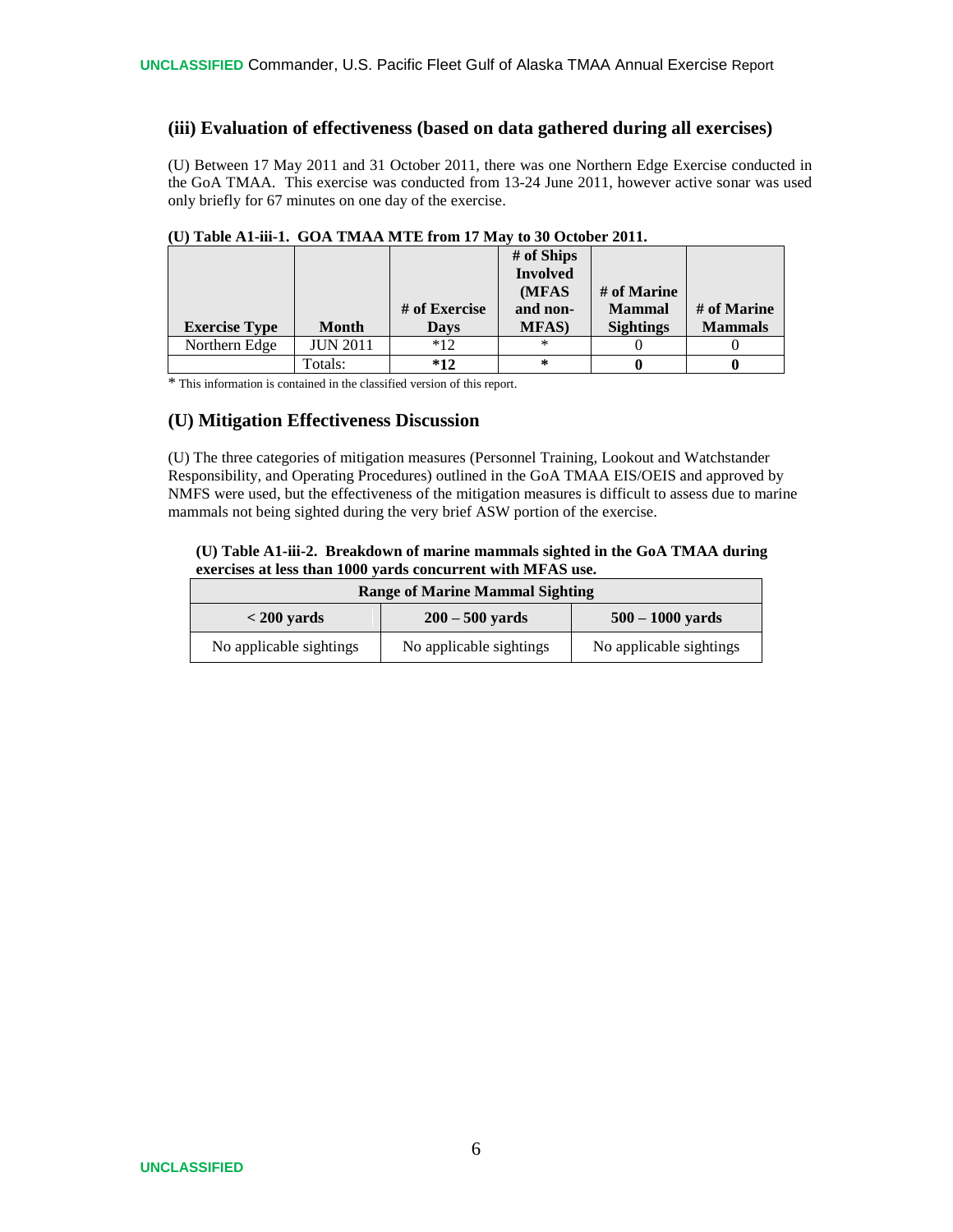| $\sim$<br>$\overline{\phantom{0}}$<br>$\mathbf{E}$<br>⋖<br>$\triangle$<br>NL<br>≺<br>[60]<br>Range<br>$\hat{=}$ | TWO IS THE OIL<br>MTE<br>$\widehat{\mathbf{a}}$ | $\sim$<br>Month<br>$\widehat{\mathbf{c}}$ | sighted<br><b>Species</b><br>$\widehat{+}$ | mammals<br>marine<br>sighted<br>$\mathbf{d}$<br>#<br>ົດ | ,,,,,,,<br>Platform<br>$\widehat{\bullet}$ | $\cdots$<br>$\mathbf{E}$<br>ð<br>$\delta$ bs<br>time<br>$\sigma$<br>ength<br>$(\min)$<br>$\blacksquare$<br>$\widehat{\kappa}$ | <u>weechana</u><br>ne<br>mari<br>which<br>sighted<br>$\ddot{a}$<br>Range<br>mammal<br>$\widehat{\infty}$ | E<br>maneuv<br>$\bullet$<br>$\overline{\mathbf{(3)}}$<br>[secure<br>$\bullet$<br>$\widetilde{\mathbf{P}}$<br>$\overline{N}^1$<br>Mitigation<br>down<br>E<br>power<br>ship<br>$\widehat{\mathbf{a}}$ | of murine mummum ut runges<br>exposure<br>re<br>$\mathbf{d}\mathbf{B}$<br>to mitigation<br>×<br>ŽД<br>Estimate<br>PRIOR<br>1uPa) <sup>2</sup><br>$\mathbf{10}$ | sonar<br>minutes<br>applied<br>$\mathfrak{h}$<br>Number<br>mitigation<br>$\hat{=}$<br>$\blacksquare$ | re<br>$\mathbf{d}\mathbf{B}$<br>exposure<br>mitigation<br>Estimate<br><b>AFTER</b><br>$1u\mathrm{Pa}^2$<br>$\overline{12}$ | ð<br>would<br>Ć<br>$\overline{\phantom{0}}$<br>length<br>nominal<br>(yds)<br>13) DISTANCE ship<br>given<br>speed<br>and<br>have moved<br>mitigation<br>ship<br>knot | .크<br>source<br>animal<br>mounted<br>bearing,<br>14) If hull<br>true<br>ಕ<br>trav<br>use, | <b>INDI</b><br>beha<br>ಕ<br>15) |
|-----------------------------------------------------------------------------------------------------------------|-------------------------------------------------|-------------------------------------------|--------------------------------------------|---------------------------------------------------------|--------------------------------------------|-------------------------------------------------------------------------------------------------------------------------------|----------------------------------------------------------------------------------------------------------|-----------------------------------------------------------------------------------------------------------------------------------------------------------------------------------------------------|----------------------------------------------------------------------------------------------------------------------------------------------------------------|------------------------------------------------------------------------------------------------------|----------------------------------------------------------------------------------------------------------------------------|---------------------------------------------------------------------------------------------------------------------------------------------------------------------|-------------------------------------------------------------------------------------------|---------------------------------|
|                                                                                                                 |                                                 |                                           |                                            |                                                         |                                            |                                                                                                                               |                                                                                                          |                                                                                                                                                                                                     |                                                                                                                                                                |                                                                                                      |                                                                                                                            |                                                                                                                                                                     |                                                                                           |                                 |
|                                                                                                                 | No sightings reported                           |                                           |                                            |                                                         |                                            |                                                                                                                               |                                                                                                          |                                                                                                                                                                                                     |                                                                                                                                                                |                                                                                                      |                                                                                                                            |                                                                                                                                                                     |                                                                                           |                                 |

 **(U) Table A1-iii-3**. **GoA TMAA MTE where sonar was on during detection of marine mammals at ranges < 1,000 yards and mitigation conducted.**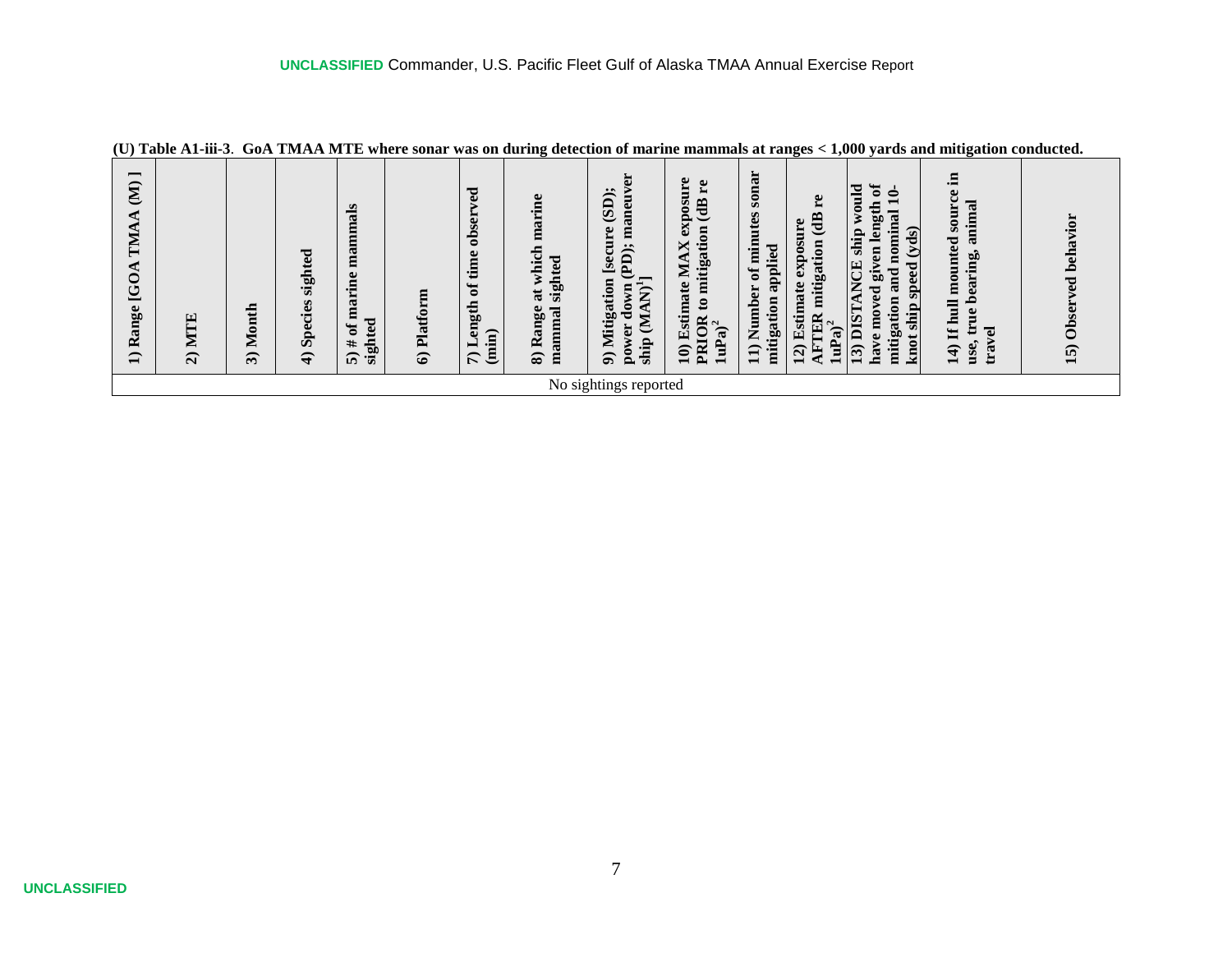# **(2) GoA TMAA – ASW Summary**

#### **(i) Total annual hours of each type of sonar source**

(U) Total annual hours of each type of sonar source used within the GoA TMAA between 17 May and 31 October 2011 is presented below.

| Authorized MFAS sources §218.120 (c)(1) of NMFS GoA TMAA Final Rule             | $May - Oct 2011$<br>$\sim$ 5 months) | <b>Annually</b><br><b>Authorized</b> | % Total Used<br>of Total<br><b>Authorized</b><br><b>Annually</b> |
|---------------------------------------------------------------------------------|--------------------------------------|--------------------------------------|------------------------------------------------------------------|
| (i) AN/SQS-53 surface ship hull-mounted active sonar (hours)                    | $\ast$                               | 578 hours                            | ∗                                                                |
| (ii) AN/SQS-56 surface ship hull-mounted active sonar (hours)                   | $\ast$                               | 52 hours                             | $\ast$                                                           |
| (iii) AN/SSQ-62 DICASS acoustic sonobuoy $(\# \text{ of buoy})^*$               | $\ast$                               | 266 buoys                            | *                                                                |
| (iv) AN/AQS-22 or 13 helicopter active dipping sonar $(\# \text{ of } disp)$ ** | $\ast$                               | 192 dips                             | ∗                                                                |
| (v) AN/BQQ-10 submarine active sonar (hours)***                                 | $\ast$                               | 48 hours                             | ∗                                                                |
| (vi) Mk-48 torpedoes (# of torpedoes)                                           | $\ast$                               | 2 runs                               | $\ast$                                                           |
| (vii) AN/SSQ-110A (IEER) sonobuoy (# of buoys)                                  | $\ast$                               |                                      | ∗                                                                |
| $(viii)$ AN/SSQ-125 (AEER) sonobuoy (# of buoys)                                | $\ast$                               | 80 Buoys                             |                                                                  |
| (ix) Range Pinger                                                               | $\ast$                               | 80 hours                             | $\ast$                                                           |
| $(x)$ MK-84 SUS                                                                 | *                                    | 24 devices                           | $\ast$                                                           |
| (xi) PUTR Transponder                                                           | $\ast$                               | 80 hours                             | ∗                                                                |
| (xiii) EMATT                                                                    | $\ast$                               | 12 devices                           | ∗                                                                |

#### **(U) Table A2-i. Sonar use within the GoA TMAA.**

\*ULT data does not report the number of buoys deployed, only the sonar hours. The DICASS SSQ-62 buoy numbers in this table are based on a conservative estimate of 7.5 minutes of active sonar per buoy (equates to 8 buoys per hour), therefore the actual number of buoys used during ULT events may differ.

\*\*ULT data does not report actual number of dips an aircraft conducted, only the sonar hours. The number of dips shown in this table is based on a conservative empirical estimate of 30 minutes (equates to two dips per hour) of active sonar per dip, therefore the actual number of dips conducted during ULT events may differ.

\*\*\*ULT data does not report actual number of pings a submarine conducted, only the sonar hours. The number of pings shown in this table is based on the modeled estimate of two pings per 1 hour for training. Therefore, the actual number of pings conducted during ULT events may differ.

## **(ii) Cumulative Impact Report**

(U) From NMFS Final Rule: "*To the extent practical, the Navy, in coordination with NMFS, shall develop and implement a method of annually reporting non-major (i.e., other than MTE's) training exercises utilizing hull mounted sonar. The report shall present an annual (and seasonal where practicable) depiction of non-major training exercises geographically across the GoA TMAA. The Navy shall include (in the GoA TMAA annual report) a brief annual progress update on the status of the development of an effective and unclassified method to report this information until an agreed-upon (with NMFS) method has been developed and implemented."*

(U) The breakdown of geographic locations that hull mounted sonar was used within the GoA TMAA during training occurring from 17 May and 31 October 2011 is presented in Figure A2-1. All hull mounted MF sonar use occurred greater than 160 nautical miles from land.

(U) The precise locations and frequency of ASW training is classified. There is currently no method to declassify the sensitivity of this data in order to publish this type of information in an unclassified report. For this reason the only method available for this information to be disseminated for the foreseeable future is in the classified version of the GoA TMAA annual exercise report.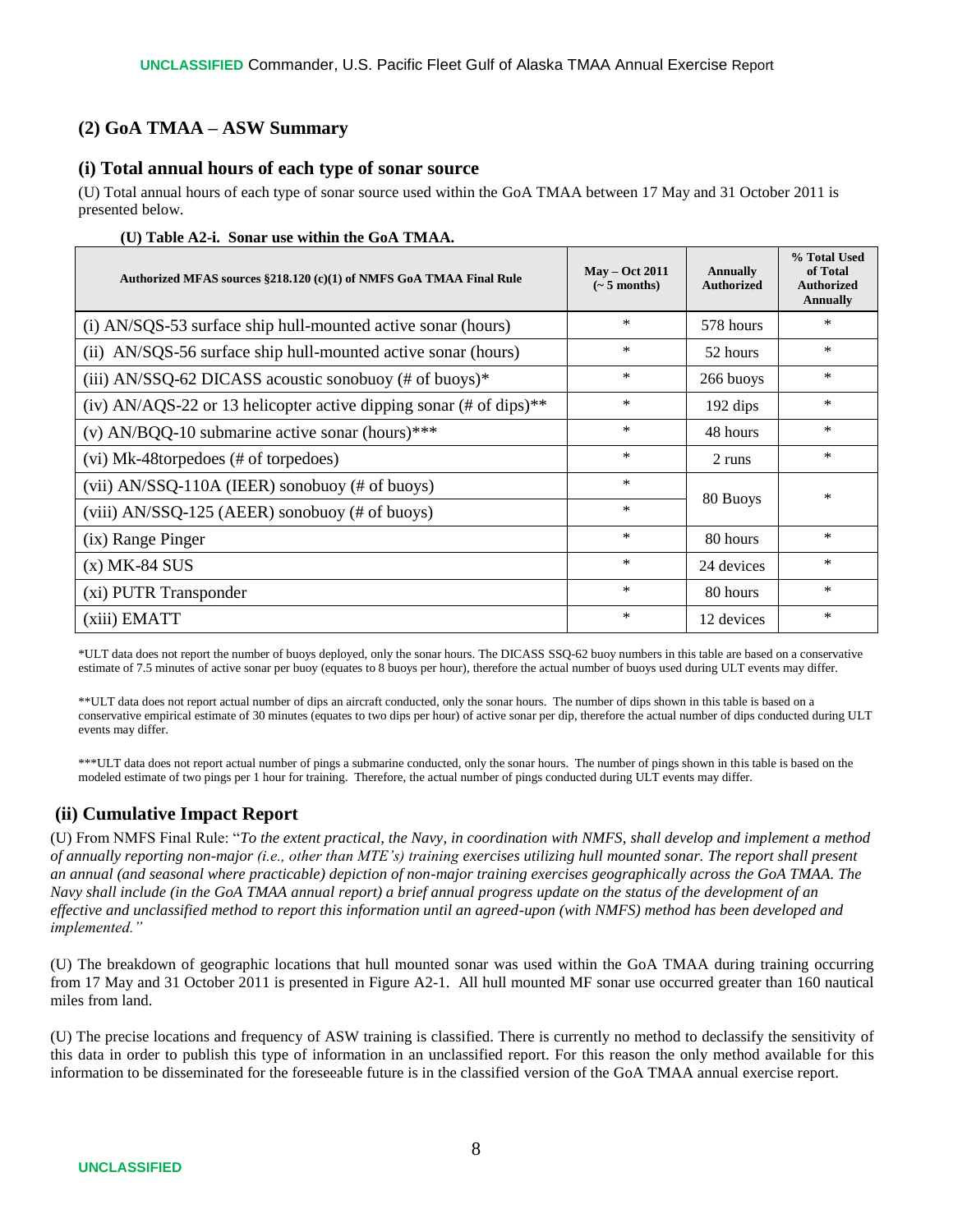# **(3) GoA TMAA – Sinking Exercises (SINKEX)**

## **(i) Exercise information**

#### **(U) Table A3-i. Summary of SINKEX conducted in the GoA TMAA.**

| ation<br>$\mathbf{a}$ | ded<br>$e$ gan/eı<br>cise b<br>τ<br>Š<br><b>Date/time</b><br>$\widehat{\mathbf{e}}$ | efore.<br>Č<br>vation<br>exercise<br>obser<br>ð<br>and after<br>hours<br>Total<br>(c) Total<br>during, | umds<br>$\bullet$<br>$\mathbf{E}$<br>$\mathfrak{a}$<br>pes<br>$\overline{a}$<br>Þ<br>ತ<br>ರ<br>and<br>£<br>£<br>xplosi<br>numb<br>ā<br>ded<br>Total<br>ā<br><b>Exp</b><br>$\widehat{\mathbf{c}}$ | stic<br>passi<br>$\mathbf{f}$<br>$\mathbf{e}$<br>types<br>exerci<br>and<br>드.<br>used<br>umber<br>(e) Num<br>sources<br>Z | 뒴<br>tic<br>Ù.<br>Total<br>$\in \mathbf{E}$ | 됳<br>eis<br>ਠ<br>S<br>types<br>ating<br>and<br>ticip<br>Number<br>par<br>raft<br>$\mathbf{a}$ | $\widehat{\mathbf{a}}$<br>(High,<br>$\ddot{}$<br>.크<br>eight<br>$\overline{\mathbf{a}}$<br>⋧<br>$\widehat{\mathbf{e}}$ | was conducted<br>뎔<br>mammal<br>illustrating h<br>sensors<br>$\sigma$<br>detection<br>marine<br>scription<br>timeline<br>$\mathbf{for}$<br>mammal<br>ಕೆ<br>used<br>and<br>Narrative<br>platforms<br>detection<br>marine<br>$\widehat{\mathbf{c}}$ |  |  |
|-----------------------|-------------------------------------------------------------------------------------|--------------------------------------------------------------------------------------------------------|--------------------------------------------------------------------------------------------------------------------------------------------------------------------------------------------------|---------------------------------------------------------------------------------------------------------------------------|---------------------------------------------|-----------------------------------------------------------------------------------------------|------------------------------------------------------------------------------------------------------------------------|---------------------------------------------------------------------------------------------------------------------------------------------------------------------------------------------------------------------------------------------------|--|--|
|                       | A SINKEX event was not conducted.                                                   |                                                                                                        |                                                                                                                                                                                                  |                                                                                                                           |                                             |                                                                                               |                                                                                                                        |                                                                                                                                                                                                                                                   |  |  |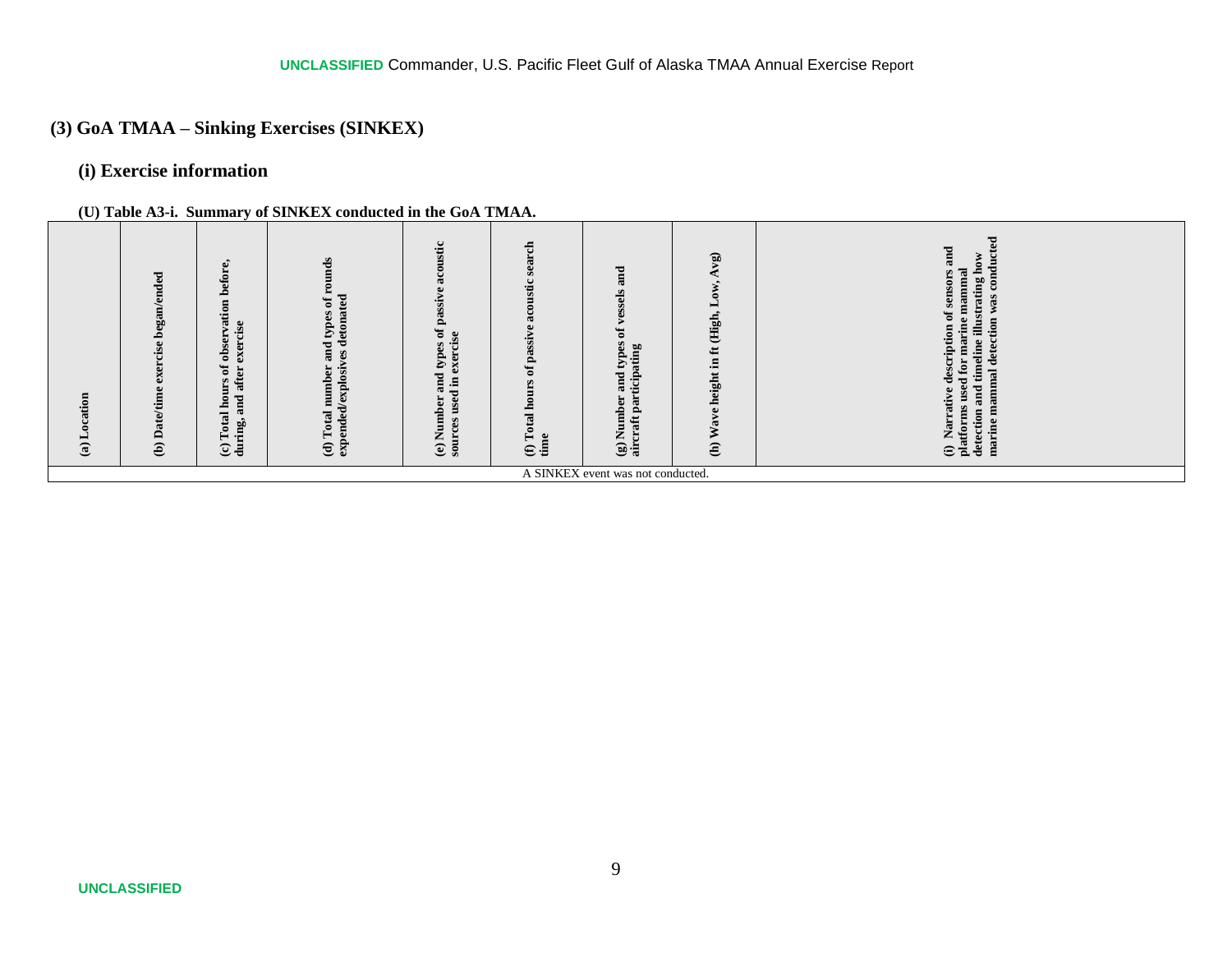#### **(ii) Individual marine mammal observation information**

| (a) Location | Species<br>$\widehat{\mathbf{a}}$<br>$\overline{\phantom{0}}$ | individuals<br>đ<br>Number<br>$\hat{\mathbf{c}}$ | $\left(\mathbf{u}/\mathbf{A}\right)$<br>$\mathbf{g}$<br>⋝<br>obser<br>Calves<br>$\widehat{\mathbf{c}}$ | sensor<br>(e) Initial detection | of observation<br>ength<br>(imin)<br>⊣<br>$\boldsymbol{\oplus}$ | height<br>Wave<br>$\odot$ | Visibility<br>$\widehat{\mathbf{a}}$ | (min)<br>before/during/after<br>time<br>and<br>ᇢ<br>exercise<br>Sight<br>$\widehat{\Xi}$ | mammal<br>detonation<br>$\bullet$<br><b>Distance</b><br>from<br>⊖ | ed behavior<br>$(k)$ Obser | $\sin$<br>Mitigation<br>implementati<br>$\ominus$ | detonation, indicate<br><b>occurs</b><br>observation<br>type<br>munitions<br>during<br>Ħ<br>$\widehat{\mathbf{g}}$ |
|--------------|---------------------------------------------------------------|--------------------------------------------------|--------------------------------------------------------------------------------------------------------|---------------------------------|-----------------------------------------------------------------|---------------------------|--------------------------------------|------------------------------------------------------------------------------------------|-------------------------------------------------------------------|----------------------------|---------------------------------------------------|--------------------------------------------------------------------------------------------------------------------|
|              | A SINKEX event was not conducted.                             |                                                  |                                                                                                        |                                 |                                                                 |                           |                                      |                                                                                          |                                                                   |                            |                                                   |                                                                                                                    |

**(U) Table A3-ii-1. Mammal sighting information for SINKEX.**

## **(4) GoA TMAA – IEER/AEER Summary**

(U) The annual summary of use within the GoA TMAA Study Area for Improved Extended Echo-Ranging System (IEER) and Advanced Extended Echo-Ranging System (AEER) sonobuoys is presented in Table A4-1.

#### **(U) Table A4-1. IEER/AEER events conducted and buoys expended, detonated, and self-scuttled.**

| <b>Period</b>         | $(i)$ # Events |     | $(ii)$ # Expended   (ii) # Detonated | $(iii)$ # Self-scuttled |
|-----------------------|----------------|-----|--------------------------------------|-------------------------|
| 17 May to 30 Oct 2011 | *              | ∗   |                                      | *                       |
| <b>Total Annual</b>   | *              | $*$ |                                      | ∗                       |

\* This information is contained in the classified version of this report.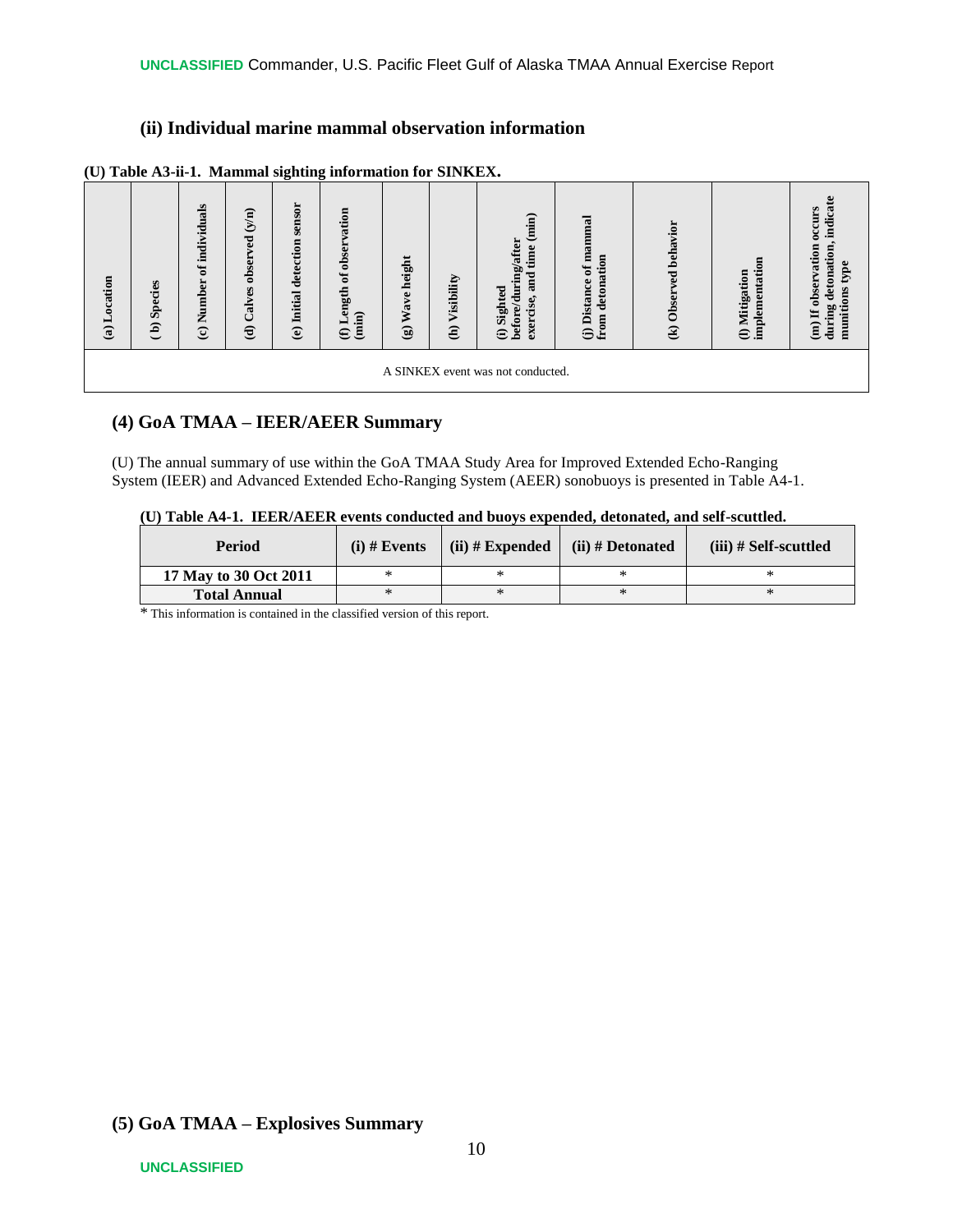| (ii) Total annual number of each type of explosive exercise                |                                                                    |                                                                                   |                                     |                                                                |  |  |  |  |  |  |
|----------------------------------------------------------------------------|--------------------------------------------------------------------|-----------------------------------------------------------------------------------|-------------------------------------|----------------------------------------------------------------|--|--|--|--|--|--|
|                                                                            | <b>Authorized Exercise</b>                                         | <b>Total</b><br><b>Exercise</b><br>Amount<br><b>May-Oct 2011</b><br>$(-5$ months) | Amt.<br>Annual<br><b>Authorized</b> | % Total<br><b>Used To</b><br><b>Total</b><br><b>Authorized</b> |  |  |  |  |  |  |
| (A) Surface to Surface Gunnery Exercises                                   |                                                                    | $**$                                                                              | 12                                  | $***$                                                          |  |  |  |  |  |  |
| (B) Bombing Exercises (BOMBEX)                                             |                                                                    | $***$                                                                             | 36                                  | $***$                                                          |  |  |  |  |  |  |
| (C) Sinking Exercises (SINKEX)                                             |                                                                    | $***$                                                                             | 2                                   | $***$                                                          |  |  |  |  |  |  |
| (D) Extended Echo Ranging and Improved Echo Ranging<br>(IEER/AEER) Systems |                                                                    | $**$                                                                              | 80                                  | $***$                                                          |  |  |  |  |  |  |
| (E) Missile Exercises                                                      |                                                                    | **                                                                                | 4                                   | **                                                             |  |  |  |  |  |  |
|                                                                            |                                                                    |                                                                                   |                                     |                                                                |  |  |  |  |  |  |
|                                                                            | (i) Total annual expended/detonated rounds for each explosive type |                                                                                   |                                     |                                                                |  |  |  |  |  |  |
| Category                                                                   | <b>Authorized quantity/year</b>                                    | <b>Total Amount Used</b><br>May-Oct 2011<br>$(\sim 5$ months)                     |                                     |                                                                |  |  |  |  |  |  |
| (A) 5" Naval rounds                                                        | 84 HE                                                              | $**$                                                                              |                                     |                                                                |  |  |  |  |  |  |
| (B) 76mm Naval rounds                                                      | 28 HE                                                              | $**$                                                                              |                                     |                                                                |  |  |  |  |  |  |
| (C) Maverick Missile                                                       | 3 HE                                                               |                                                                                   | $**$                                |                                                                |  |  |  |  |  |  |

#### **(U) Table A5-1. Explosives usage in the GoA TMAA.**

(C) Maverick Missile  $^{**}$  $7 \text{ HE}$  \*\*<br>
(F) MK-82 bomb 7 HE \*\*  $(E)$  MK-83 bomb  $4$  HE  $4 \text{ HE}$  \*\*  $1 \text{ HE}$  \*\*<br>
(H) MK-48 tornedo  $2 \text{ HE}$  \*\* (H) MK-48 torpedo 2 HE  $^{**}$ <br>
(D) IEER/AEER Systems 80  $^{**}$ (D) IEER/AEER Systems 80

\*As listed in the LOA MK-83 is listed twice.

\*\* This information is contained in the classified version of this report.

(U) These explosive numbers are collected manually from several different databases that are maintained by the separate entities. An automated database query tool is being developed and may be operational in time to be used for next year's explosives data collection. This system will improve reporting accuracy within the Gulf of Alaska Temporary Maritime Activities Areas (GoA TMAA).